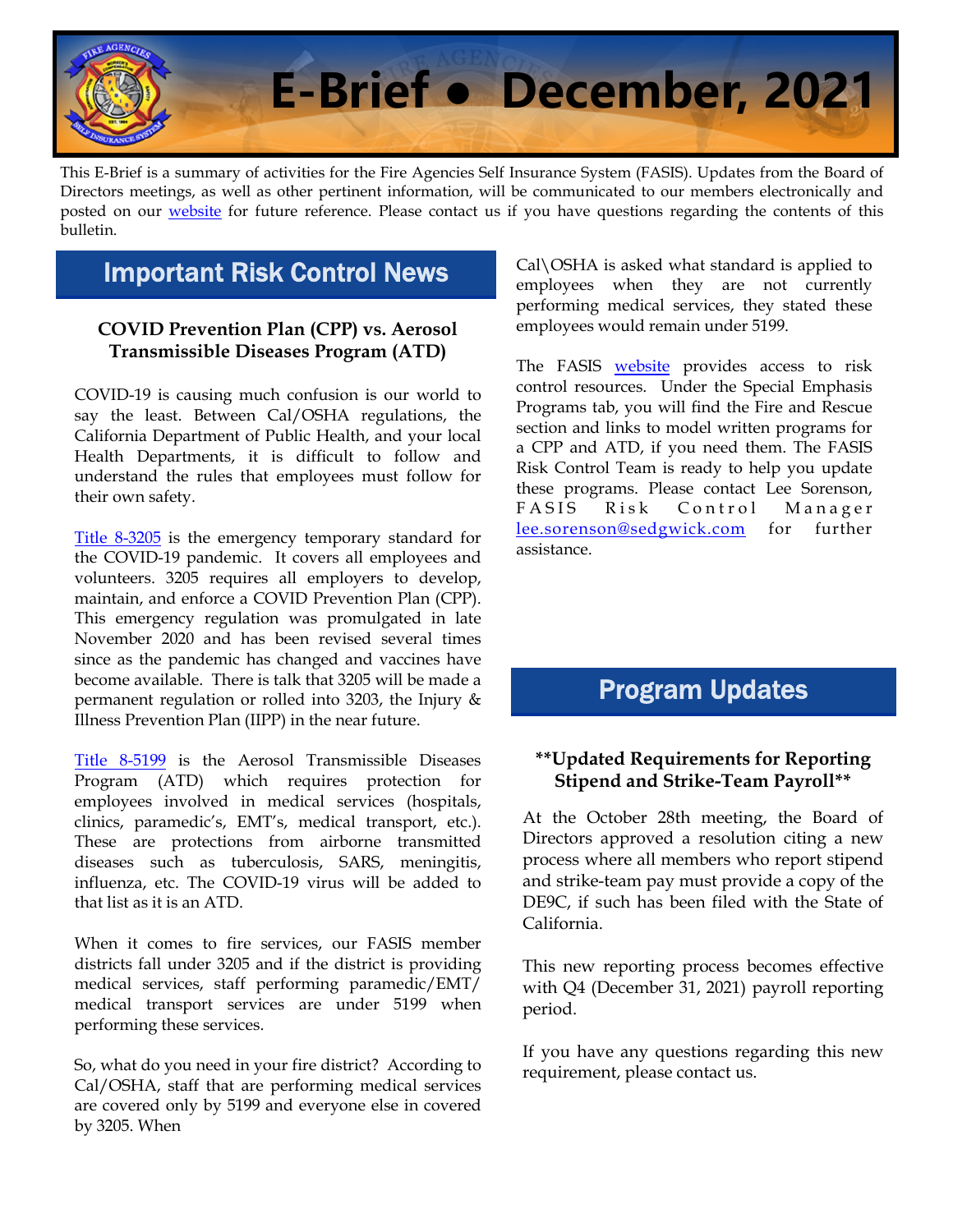## Important Contacts

Jennifer Jobe Administrator (916) 244-1141 jennifer.jobe@sedgwick.com

Deni Banyard Analyst (916) 244-1178 deni.banyard@sedgwick.com

Stacey Brock Administrative Assistant (916) 290-4621 stacey.brock@sedgwick.com

Sarah Centeno Workers' Compensation Manager (916) 244-1142 sarah.centeno@sedgwick.com

Lee Sorenson Risk Control Manager (916) 244-1168 lee.sorenson@sedgwick.com

Nancy Broadhurst Interim Finance Manager

Ashten Bennett Senior Accountant (916) 244-1133 ashten.bennett@sedgwick.com

Liz Kokhanets Accountant II (916) 290-4623 liz.kokhanets@sedgwick.com

Mariah Wilson Staff Accountant (916) 244-1120 mariah.wilson1@sedgwick.com

**Athens Administrators**  Andrew Morehead (866) 482-3535 x1139 amorehead@athensadmin.com

# Workers' Compensation News

#### **Athens Claim Portal and Application**

Effective April 16, 2021, Athens released the member portal and application. Member Districts may access the portal to view claim information, report new claims and contact their assigned claims examiner. To request portal access, please complete the online application. Upon approval of your registration, you can access the portal here.

Once you gain access to the portal, you will also have access to use of the app which may be downloaded from your phone's app store. Members will have access to their account via secured digital login, at any time. The app features quick links to examiner contact information and general, limited claim information.

Claimants will also have individualized access to the app via secure digital login. They can review their claim information, access history of payments made, or leave a note for their assigned claims examiner. Claimants receive notice of their ability to access the app via a flyer included with the initial correspondence on each new claim.



#### **Reminder: COVID-19 Positive Case Reporting**

Effective September 17, 2020, Senate Bill 1159 requires that any employer who knows or reasonably should know that an employee or covered volunteer has tested positive for COVID-19 shall report the positive test to their claims administrator in writing via electronic mail or facsimile within three business days. Member Districts are required to report all positive cases for individuals who have physically reported to your worksites, regardless of their intent to file for workers' compensation benefits. Members may submit positive case data to our claims administrator, Athens Administrators, via the online portal or email, as instructed within the FASIS COVID-19 Manual.